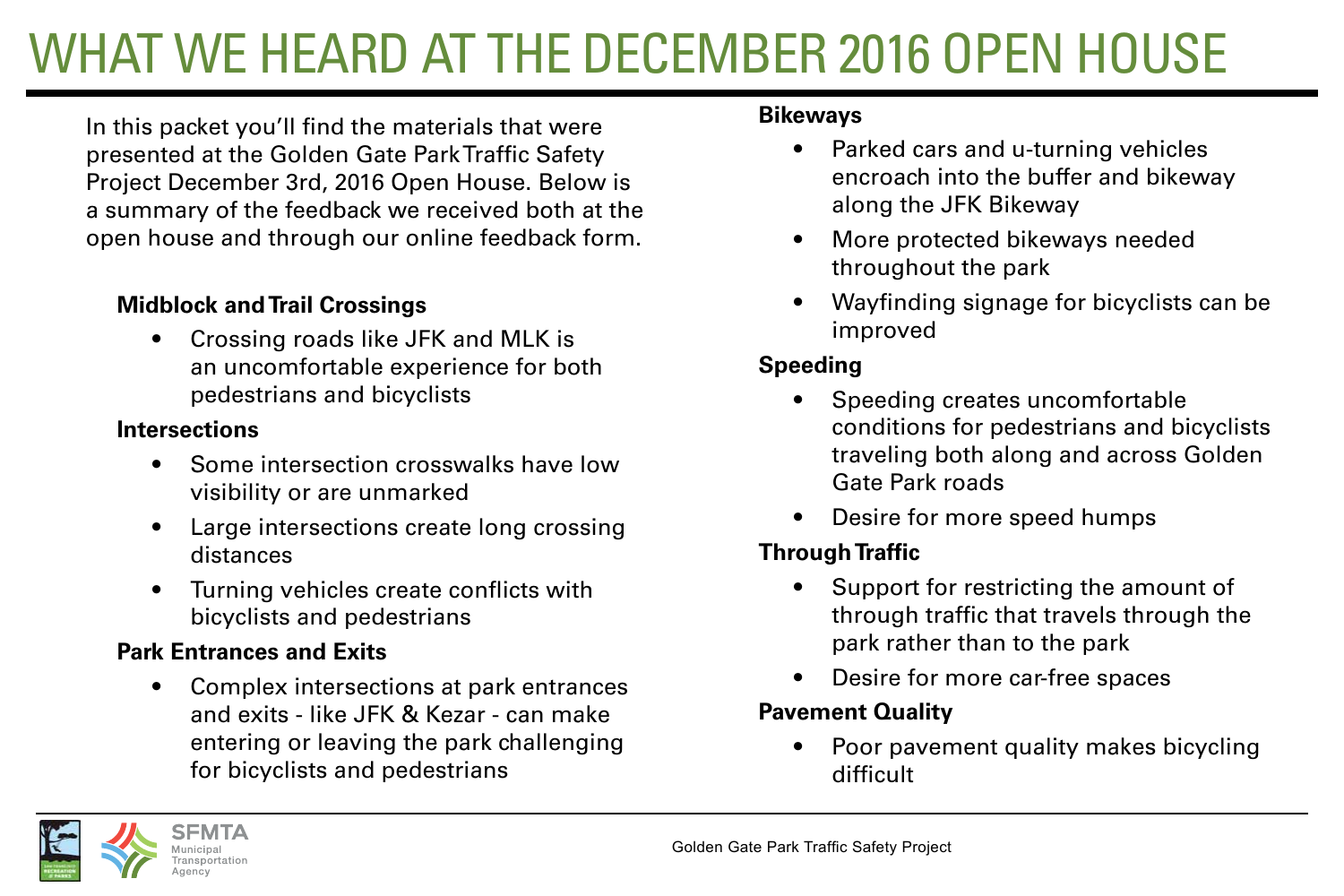## WHY WE WANT YOUR FEEDBACK

Thank you for helping the Recreation and Park Department (SFRPD) and the San Francisco Municipal Transportation Agency (SFMTA) plan for safety improvements for roads in Golden Gate Park!

We are asking park visitors and neighbors to look through the following slides and give us feedback because we want to:

- Provide information to you about why you will be seeing some changes on Golden Gate Park roads
- Get your thoughts about our priorities for improvements to park roads
- Hear from you about specific locations in the park that we should study further.

We will review your feedback along with traffic and collision data to develop proposals that build on this input. We will present our recommendations at a future public meeting.



## *Please give us your feedback by completing our [online survey](http://www.surveygizmo.com/s3/3247805/Golden-Gate-Park-Traffic-Safety-Project-Feedback-Survey)*



**WHY WE WANT YOUR FEEDBACK**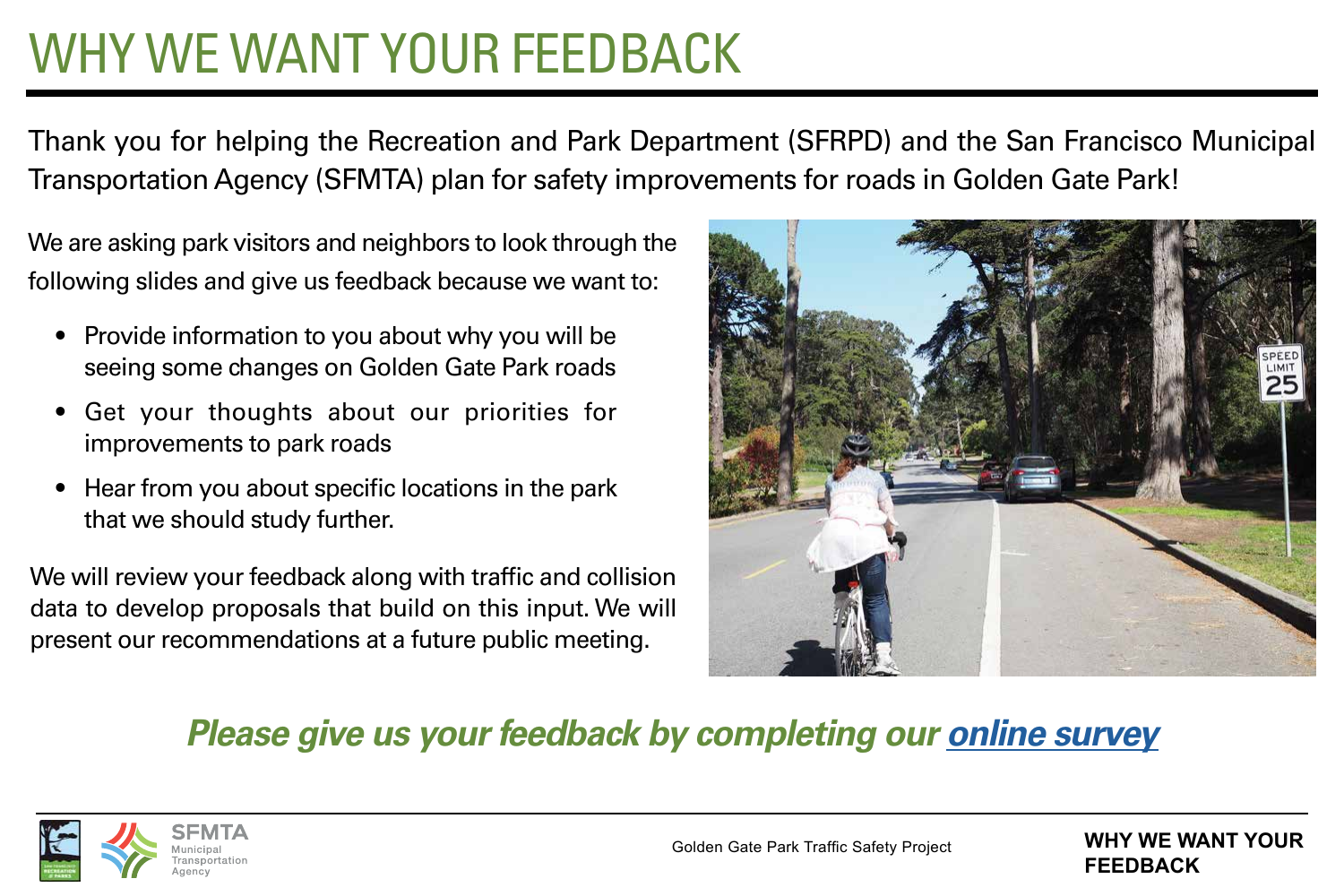## PROJECT DESCRIPTION & GOALS

SFRPD and SFMTA are partnering to develop recommendations to make Golden Gate Park roads safe for all travelers in the park. These recommendations will include near-term spot improvements that can be made within a year or so, as well as proposals for broader changes that will require further study and outreach.

- Ensure that it is safe, convenient, and enjoyable to travel to and through the park using non-motorized forms of transportation, whether for transportation or recreation
- Address existing collision and speeding patterns
- Reduce motor vehicle traffic on park roads while maintaining access to park destinations

*Do you agree with these priorities? In the survey, let us know what you like, what you would add, and why.*

These priorities build on goals described over the next few boards.

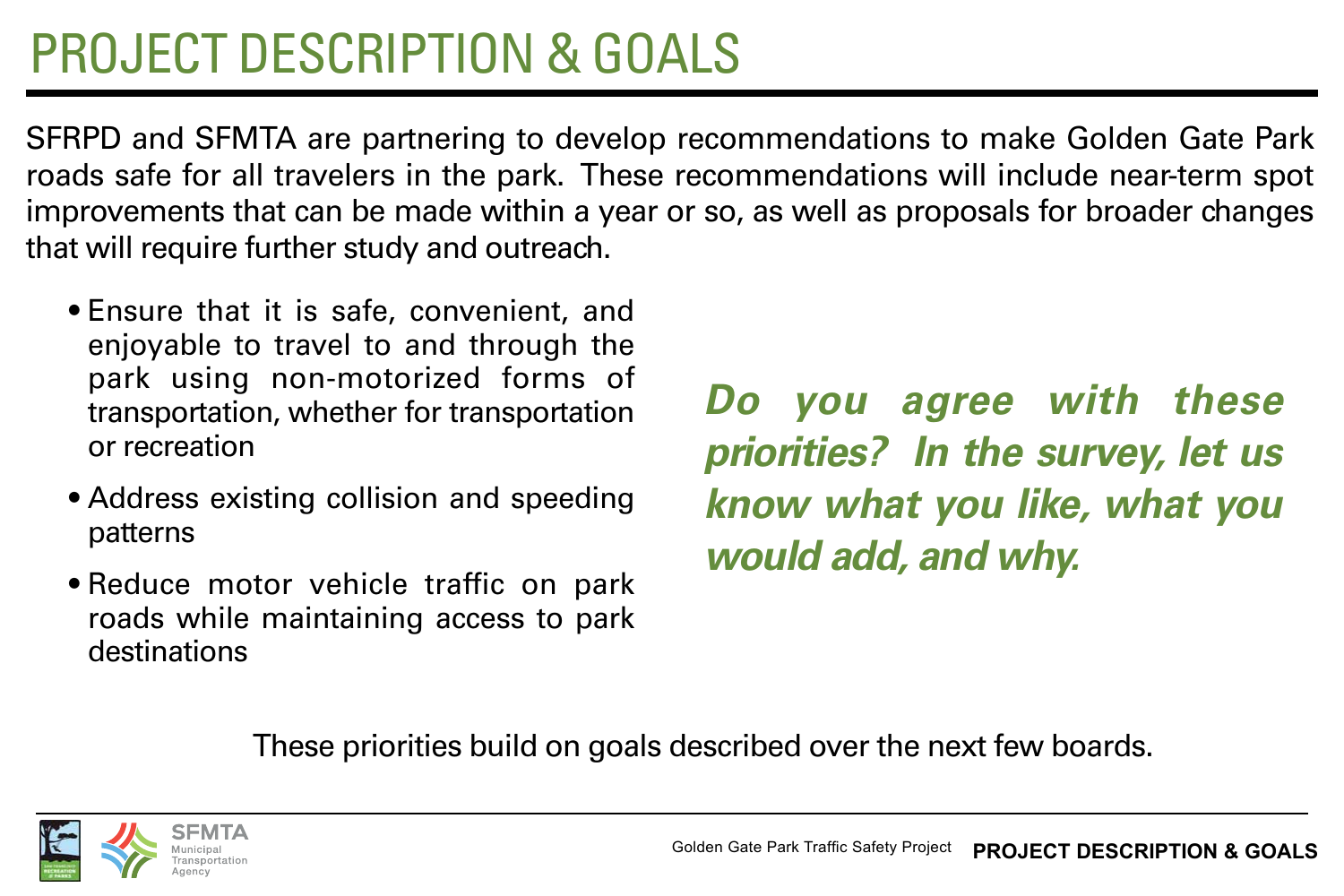# MAYOR LEE'S EXECUTIVE DIRECTIVE

In August 2016, Mayor Lee issued an Executive Directive on Bicycle and Pedestrian Safety following two bicycle fatalities in June, one of which took place on JFK Drive. In it, he instructed the San Francisco Recreation and Park Department and Municipal Transportation Agency to deliver near-term safety improvements on JFK Drive and initiate a study of expanded traffic calming and traffic restriction measure in Golden Gate Park (GGP).



### **Location and Severity of Collisions on Golden Gate Park Roads, 2011 to 2016**

Between 2011 and 2016, 157 people were injured and 3 people were killed on Golden Gate Park roads including **one bicyclist fatality, two motorcyclist fatalities, 50 bicyclist injuries, and 17 pedestrian injuries**.





Golden Gate Park Traffic Safety Project

#### **MAYOR LEE'S EXECUTIVE DIRECTIVE**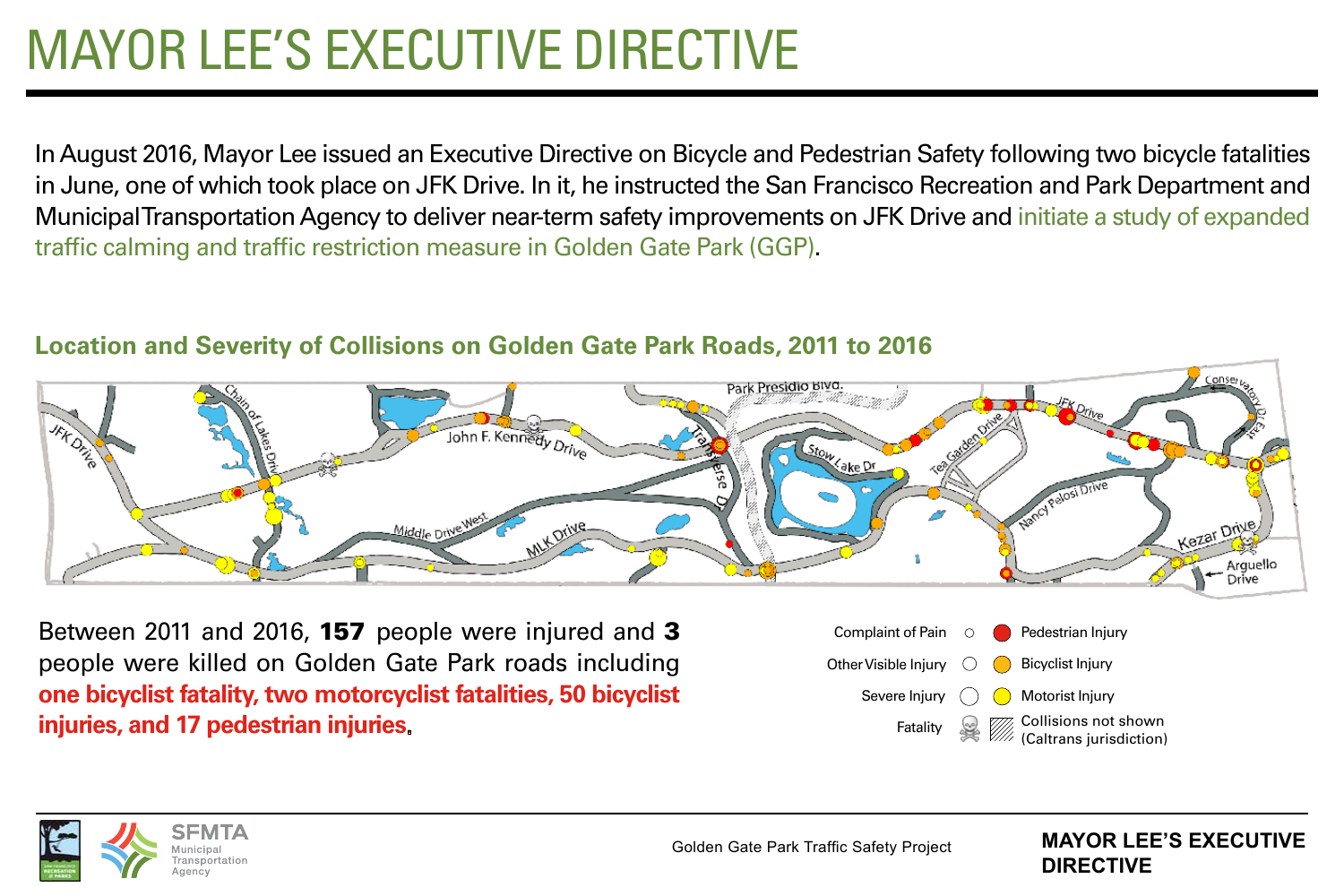# VISION ZERO

Every year, 30 people are killed and 200 more are seriously injured in traffic crashes on San Francisco Streets.

The City and County of San Francisco adopted Vision Zero as a policy in 2014, committing to build better and safer streets, educate the public on traffic safety, enforce traffic laws and adopt policy changes that save lives.

## *Our city's goal, Vision Zero, is to end all traffic deaths by 2024.*

San Francisco's High Injury Network represents the 12 percent of city streets that account for 70 percent of traffic collisions; several streets in Golden Gate Park appear on the network, as shown.

Both the San Francisco Recreation and Park Commission and SFMTA Board of Directors have formally adopted the city's Vision Zero goal.



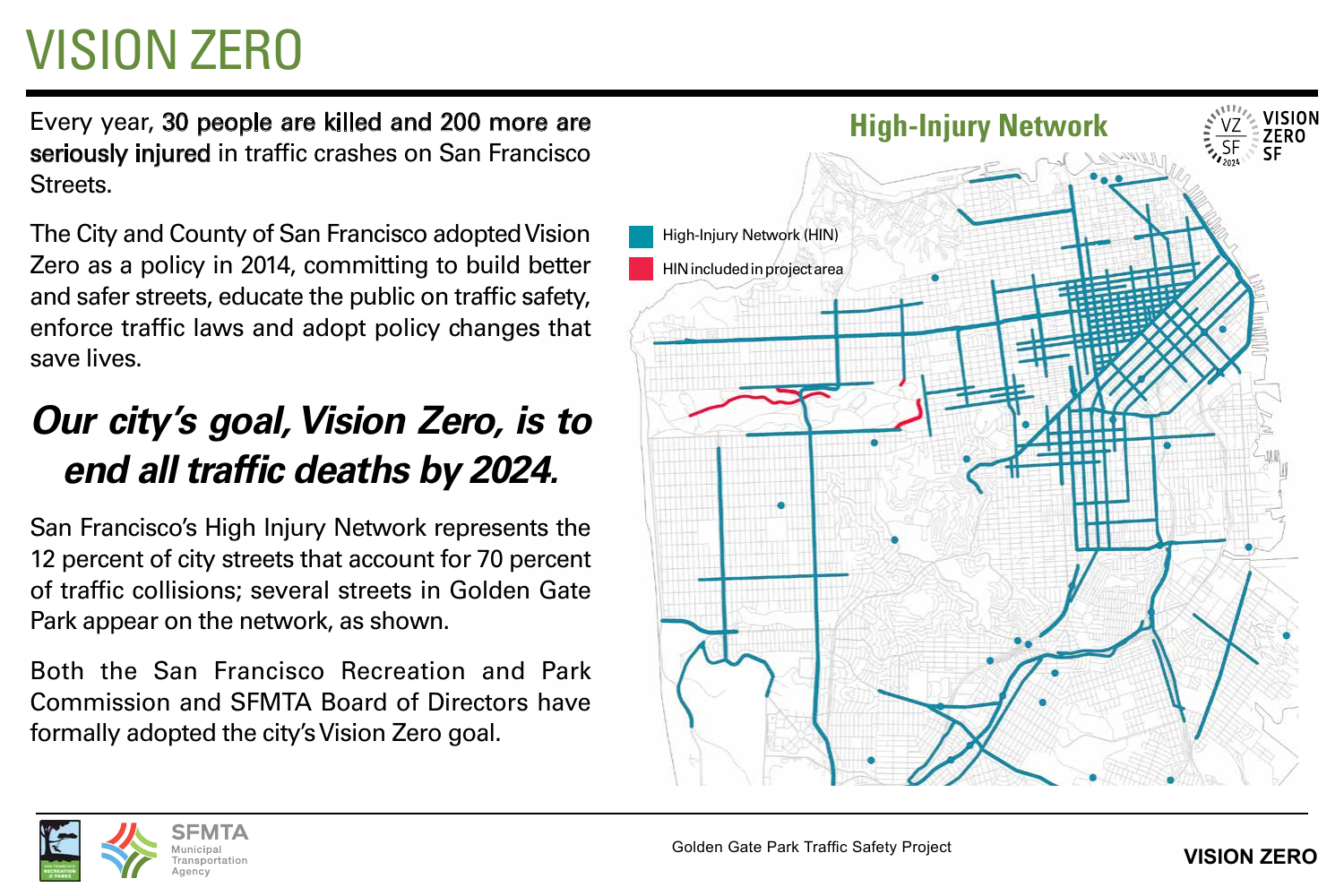# GOLDEN GATE PARK MASTER PLAN PRIORITIES

The Master Plan for Golden Gate Park was completed in 1998 as a framework to guide management of current and future park and recreation demands, while preserving the park's historical significance. Today, the Master Plan still fills that role, and plays a major role in determining the goals and priorities of this project.

### **Master Plan Objective III: Park Circulation**

- Create and maintain a park-wide system of recreational roadways, pathways and trails. **Minimize motor vehicular** traffic.
- Access must be provided to all park activity areas... The challenge is to balance the need to provide adequate and convenient parking… with the desire to reduce vehicle traffic in the park to enhance the park experience.

### **Bicycles**

- A vision of an **integrated network** of paved bicycle trails, designated on-street bike lanes, and other amenities.
- Provide a **safe and convenient** use of the bicycle as a means of recreation and transportation to, within and through Golden Gate Park. Provide continuity with the city bikeways plan

### **Pedestrians**

- Create and maintain a system of recreational pathways, trains and roadways where the order of priority is first pedestrians, second bicycles, and third motor vehicles.
- Promote safe, convenient and enjoyable facilities for all pedestrians, including those with disabilities.
- Provide safe, convenient access to Muni transit and shuttle.

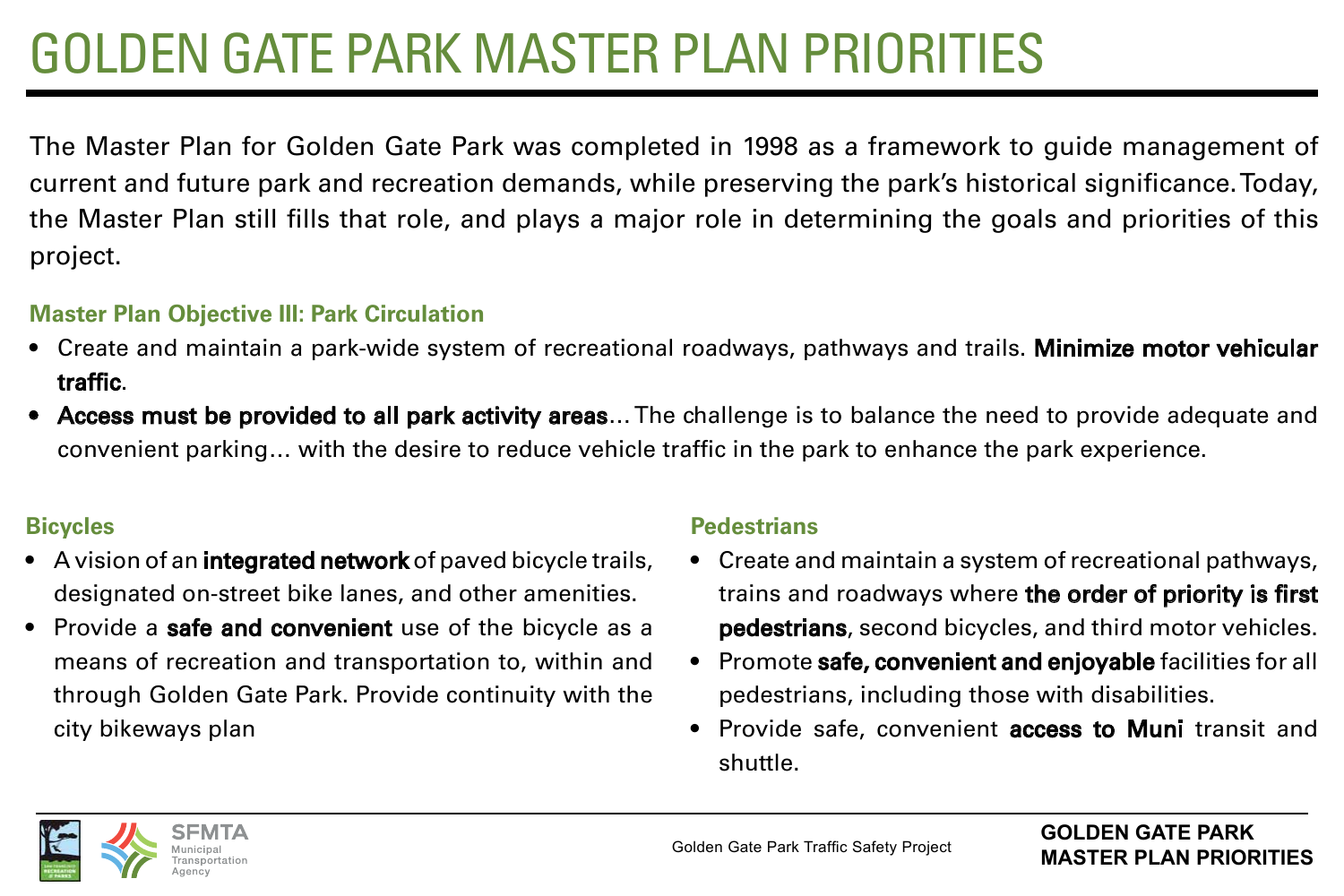## A WORK IN PROGRESS

Improving safety on Golden Gate Park roads has been an ongoing effort. This project offers us the opportunity to revisit past recommendations and see if there are new opportunities.

Some of the changes made to park roads over the past few decades include:

- Introduction of Car-Free JFK on some weekends
- Closure of Middle Drive West to through traffic
- Closure of Arguello to through traffic at Kezar Stadium
- Closure of Waller St. entrance
- Traffic calming measures on Tea Garden Drive
- Pedestrian and bicycle access improvements at JFK Drive & Kezar Drive
- Closure of through traffic from 7th Avenue into the park
- JFK Drive Parking Protected Bikeway
- JFK Drive Speed Humps



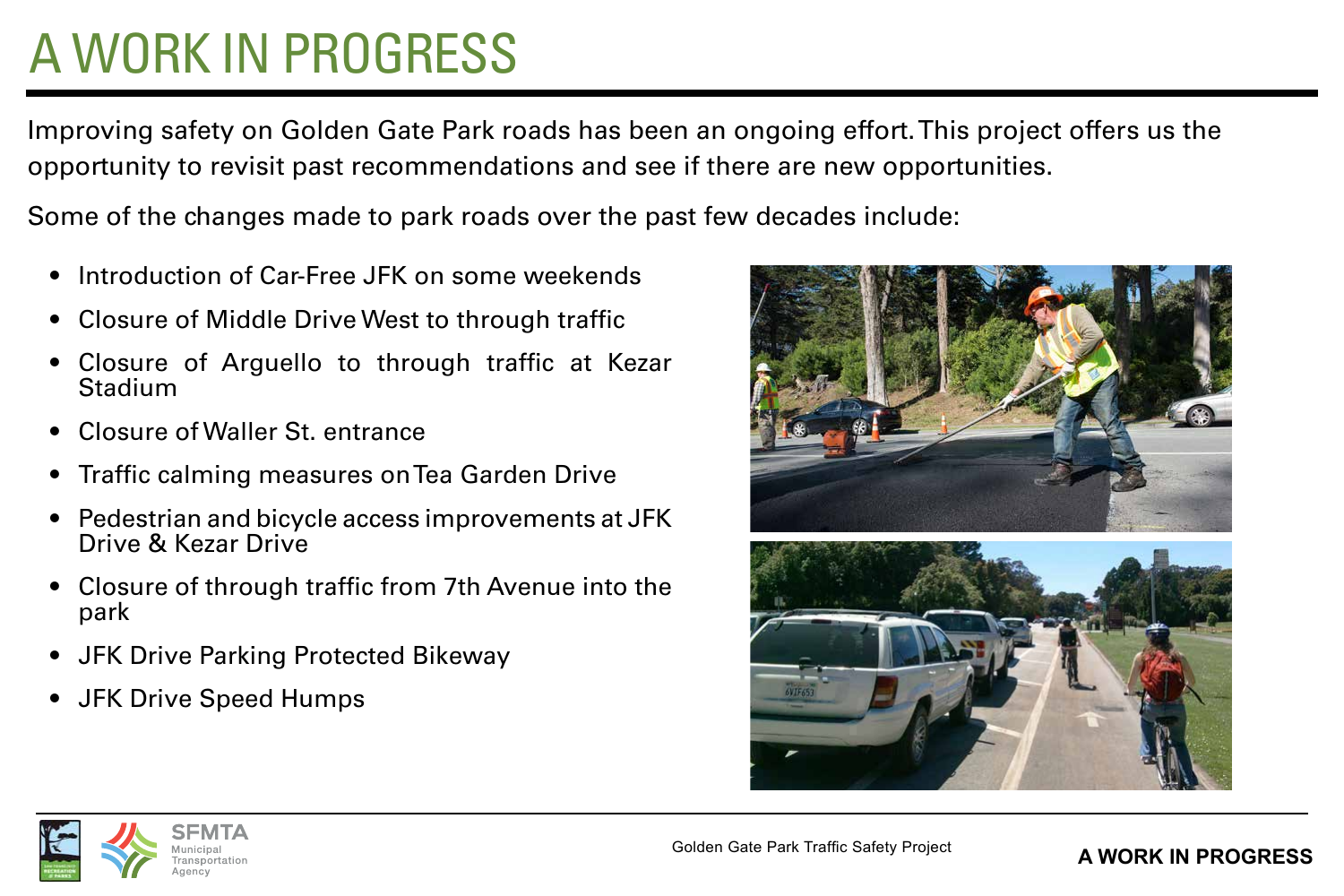## TRAFFIC SAFETY TOOLBOX

The SFMTA implements traffic safety improvements throughout the city. Below are **examples of measures that could be implemented** and are appropriate to the context and character of Golden Gate Park. These are meant to give an idea of the scope and scale of improvements we might pursue; trade-offs of potential measures will be the topic of the next meeting when we have specific recommendations.

**Spot improvements** are traffic calming and safety measure that address safety concerns at specific locations.

**Speed Humps**





**Raised Crosswalk with High-visibility Markings**





**Bulb-Outs**

**STOP** 

**Stop Signs**

**Traffic circulation** changes alter how motorists drive through the park using tools like **turn restrictions** and **one-way streets**.



 *(See next board: Reducing Motor Vehicle Traffic)*

**Programmatic** interventions could include changes to **car-free weekends** such as longer hours or additional days.

**Corridor improvements** involve interventions on longer stretches of road or pathways, including new on-street **bike lanes**.



#### **TRAFFIC SAFETY TOOLBOX**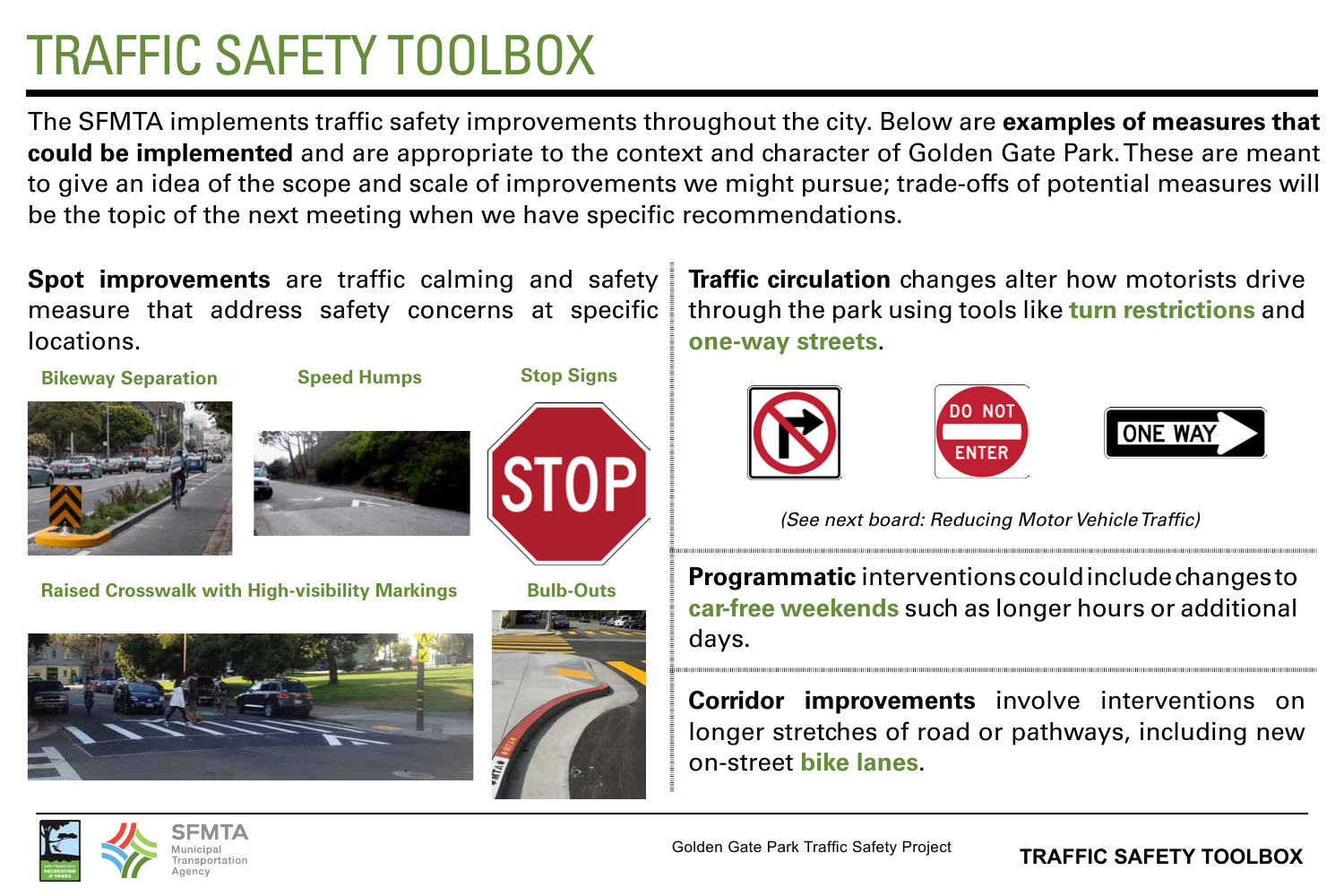## REDUCING MOTOR VEHICLE TRAFFIC ON PARK ROADS

### *Do you drive to destinations in Golden Gate Park?*

### *What about through the park to cross-town destinations?*

One goal of the project is to reduce the amount of automobile traffic on park roads. We will consider circulation changes that reduce the appeal of park roads for cross-town traffic while maintaining vehicle access to park destinations, acknowledging that park roads are an important part of the city's street network. Data collection is underway to document existing travel patterns and help evaluate proposals. We also want to hear from you:

*What should the project team know when evaluating options for circulation changes? Let us know in the survey.*





Golden Gate Park Traffic Safety Project

**REDUCING MOTOR VEHICLE TRAFFIC ON PARK ROADS**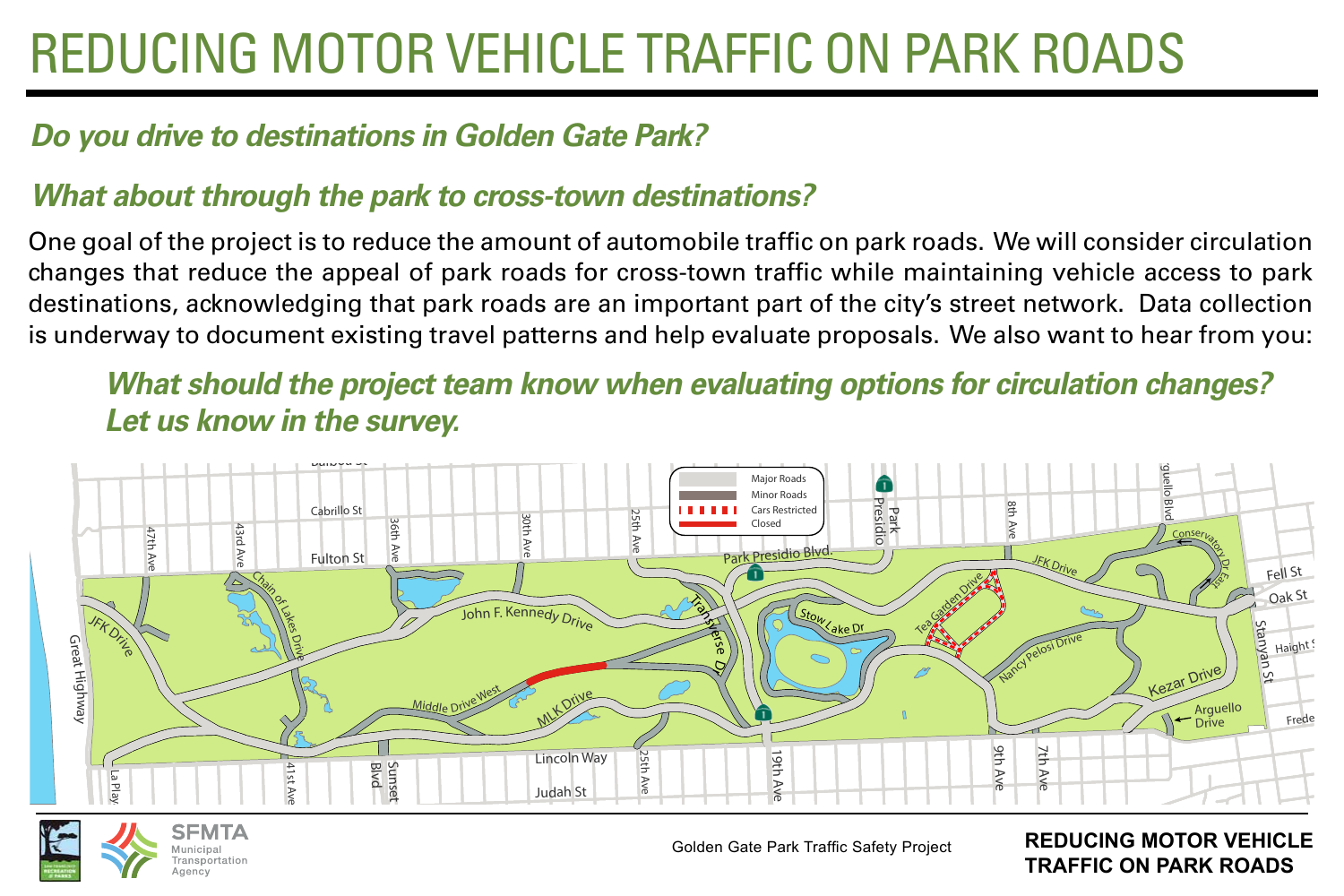## HOW DO YOU GET TO & AROUND GOLDEN GATE PARK?

|                                                                       | Other (tell us!) |
|-----------------------------------------------------------------------|------------------|
| <b>Park Shuttle</b><br><b>Muni</b><br><b>Skateboard</b><br><b>Run</b> |                  |

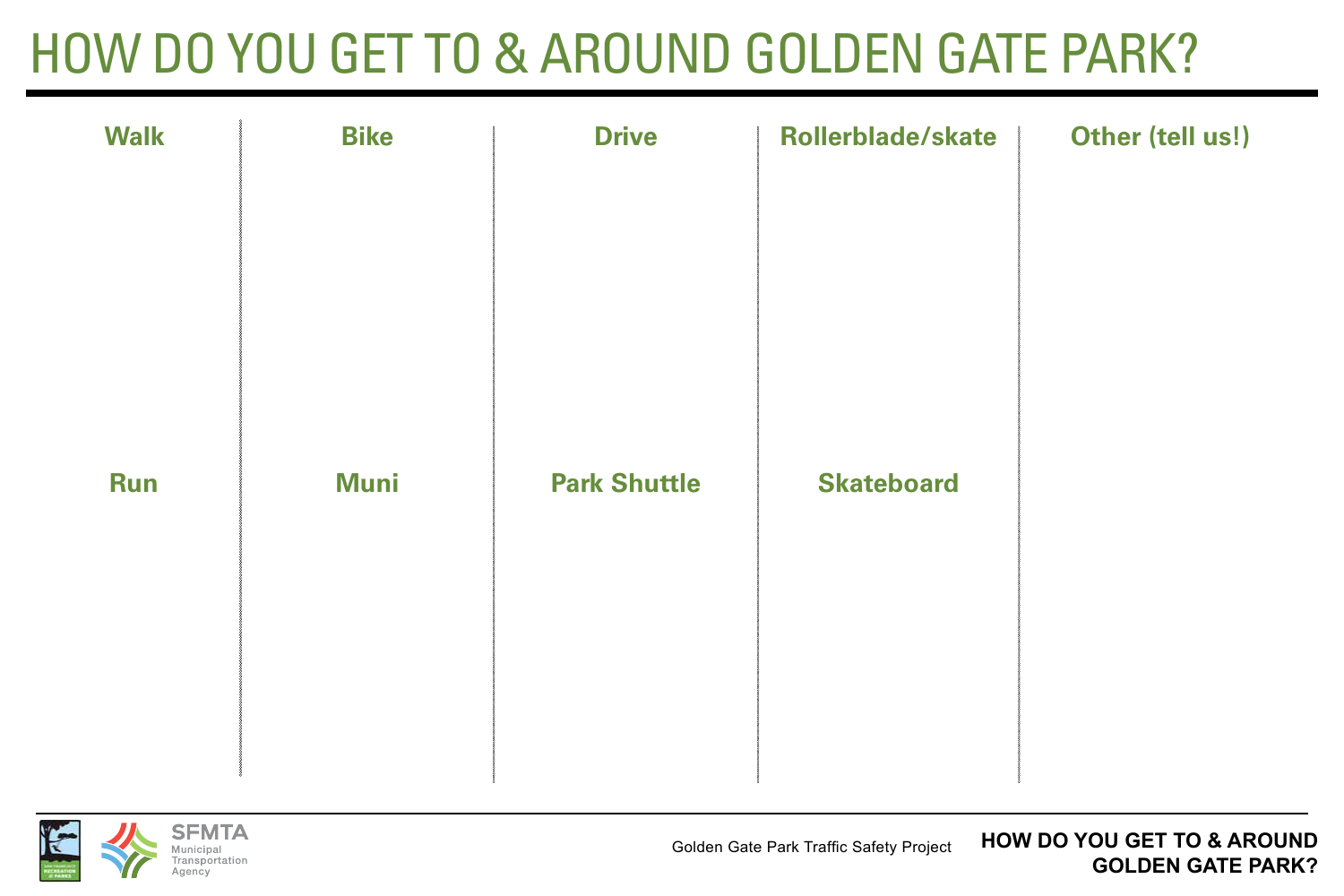## WHERE ARE YOU COMING FROM?





Golden Gate Park Traffic Safety Project **WHERE ARE YOU COMING FROM?**